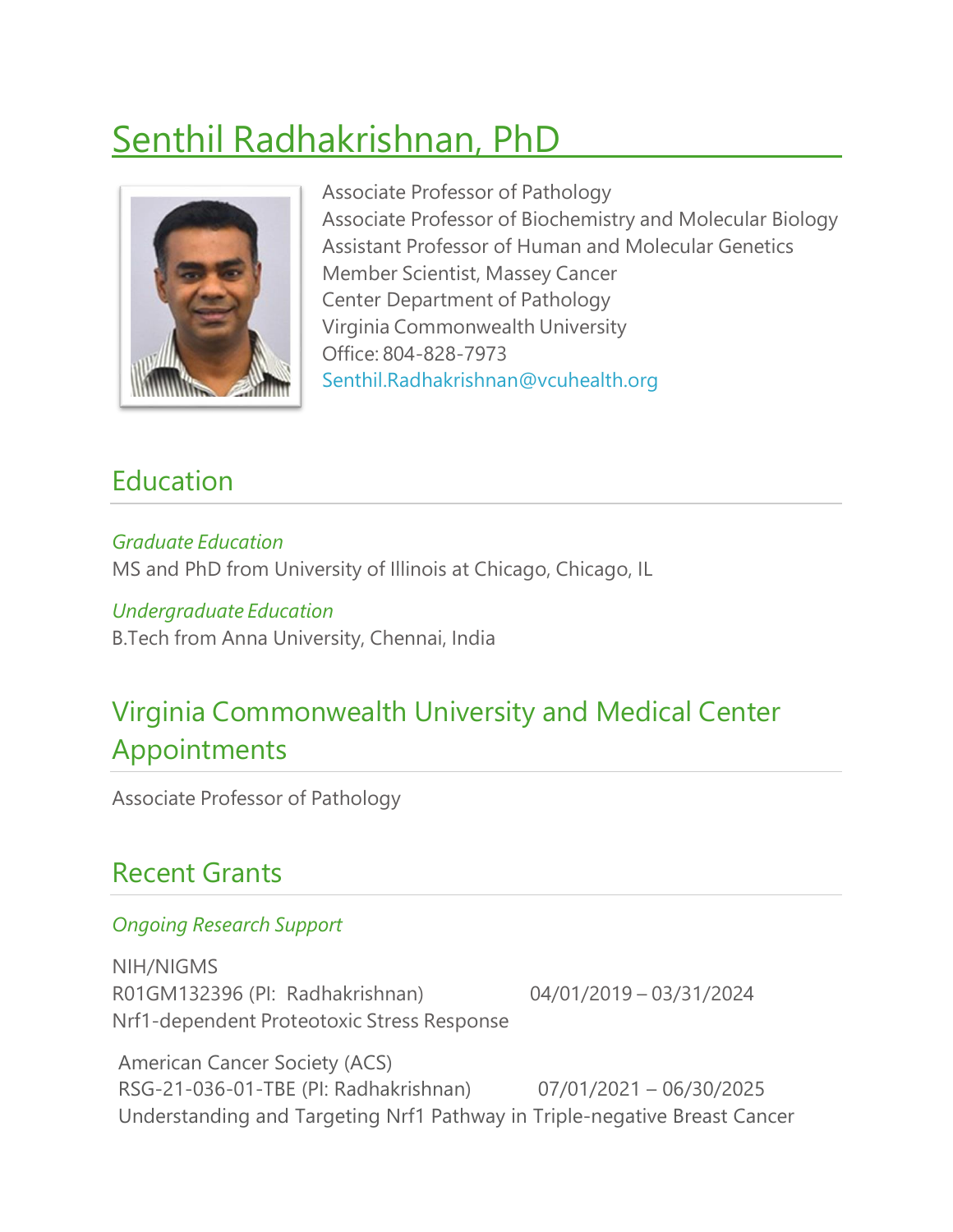#### *Completed Research Support*

Grace Science Foundation Award 2/01/2018 – 1/31/2020 PI: Radhakrishnan Investigating the autophagy pathway in NGLY1 deficient cells

NIH/NCI R00CA154884 (PI: Radhakrishnan) 07/01/2014 – 06/30/2018 K99/R00 Pathway to Independence Award – Independent Phase Understanding and targeting Nrf1-mediated proteasome recovery pathway in cancer

VCU Massey Cancer Center ACS-IRG (PI: Radhakrishnan) 08/01/2017 – 07/31/2018

Targeting SWI/SNF complex to improve efficacy of proteasome inhibitor therapy

Grace Science Foundation Award PI: Radhakrishnan 10/01/2016 – 09/30/2017 A strategy to identify compounds that can restore the Nrf1 pathway in NGly1 deficient cells

NIH/NCI K99CA154884 (PI: Radhakrishnan) 08/03/2011 – 06/30/2014 K99/R00 Pathway to Independence Award – Mentored Phase Understanding and targeting Nrf1-mediated proteasome recovery pathway in Cancer.

The Leukemia & Lymphoma Society 3264-12 (PI: Radhakrishnan) 07/01/2011 – 07/31/2011 Special Fellow Award Understanding and targeting Nrf1-mediated proteasome recovery pathway in MM *(Award terminated in Jul 2011 in order to activate the NIH K99/R00 award)*

Department of Defense Breast Cancer Research Program W81XWH-07-1-0641 (PI: Radhakrishnan) 08/30/2007 – 11/29/2010 Multidisciplinary Postdoctoral Award Identification of ubiquitin system components involved in ligand-dependent turnover of estrogen receptor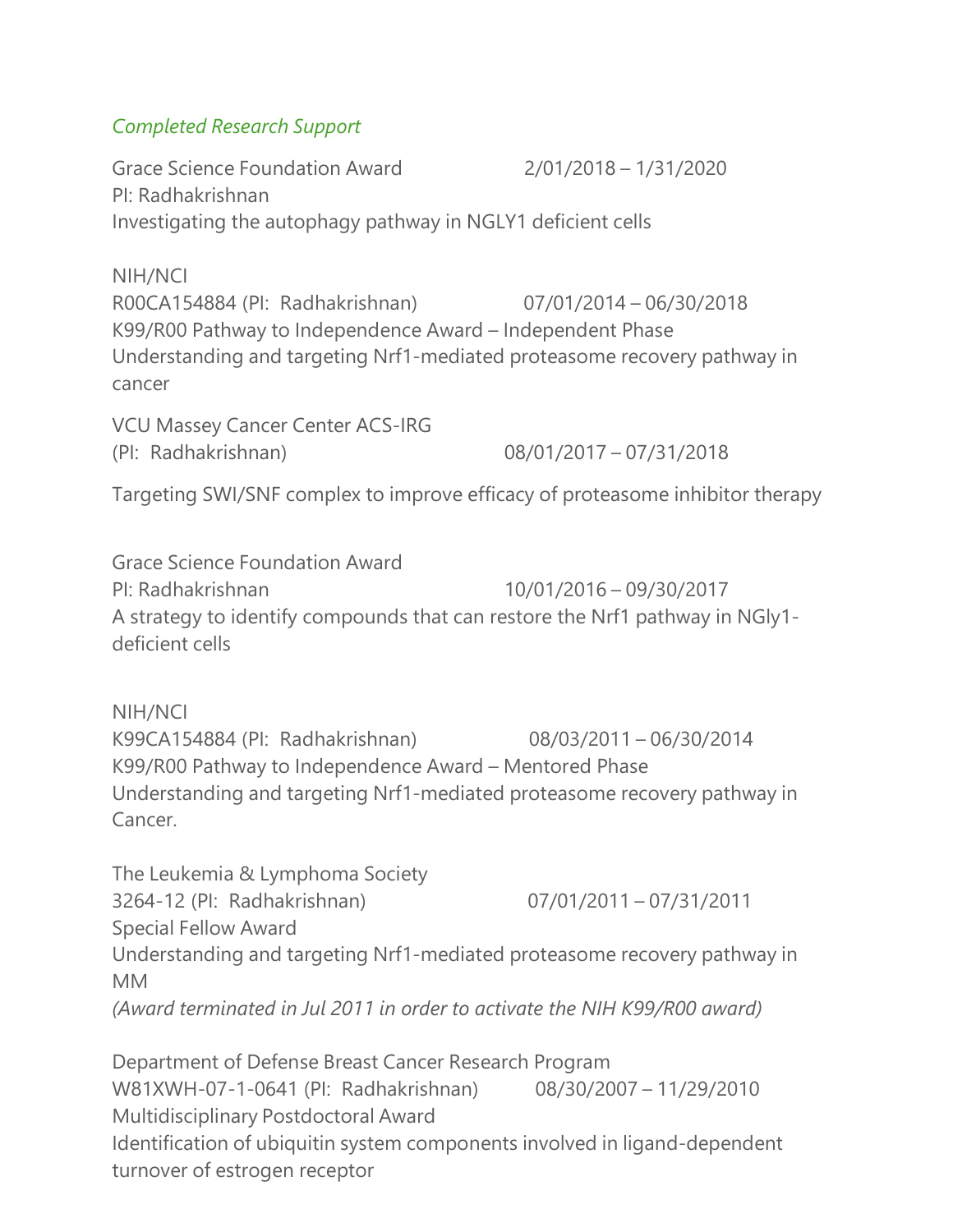### Recent Publications

#### *Peer Reviewed Publications*

Trash Talk: Mammalian Proteasome Regulation at the Transcriptional Level. Kamber Kaya HE, **Radhakrishnan SK**. Trends Genet. 2021 Feb;37(2):160-173. doi: 10.1016/j.tig.2020.09.005. Epub 2020 Sep 25.

Regulation of NRF1, a master transcription factor of proteasome genes: implications for cancer and neurodegeneration. Northrop A, Byers HA, **Radhakrishnan SK**. Mol Biol Cell. 2020 Sep 15;31(20):2158-2163. doi: 10.1091/mbc.E20-04-0238.

BET Inhibitors Synergize with Carfilzomib to Induce Cell Death in Cancer Cells via Impairing Nrf1 Transcriptional Activity and Exacerbating the Unfolded Protein Response. Vangala JR, Potluri A, **Radhakrishnan SK**. Biomolecules. 2020 Mar 26;10(4):501. doi: 10.3390/biom10040501.

Northrop A, Vangala JR, Feygin A and **Radhakrishnan SK**\*. Disabling the protease DDI2 attenuates the transcriptional activity of NRF1 and potentiates proteasome inhibitor cytotoxicity. *Int J Mol Sci*, 2020; 21 <https://www.mdpi.com/1422-0067/21/1/327>

Vangala, JR and **Radhakrishnan SK\***. Nrf1-mediated transcriptional regulation of the proteasome requires a functional TIP60 complex. *J Biol Chem*, 2019; 294, 2036-2045. PMCID: PMC6369275. (\*Corresponding Author). <http://www.jbc.org/content/294/6/2036.long>

Tomlin F, Gerling-Driessen U, Liu Y, Flynn R, Vangala JR, Lentz C, Clauder-Muenster S, Jakob P, Mueller WF, Ordoñez-Rueda D, Paulsen M, Matsui N, Foley D, Rafalko A, Suzuki T, Bogyo M, Steinmetz LM, **Radhakrishnan SK**, and Bertozzi C. Inhibition of NGLY1 inactivates the transcription factor Nrf1 and potentiates proteasome inhibitor cytotoxicity. ACS Central Science, 2017; 3, 1143-1155. PMCID: PMC5704294. <https://www.ncbi.nlm.nih.gov/pmc/articles/PMC5704294/>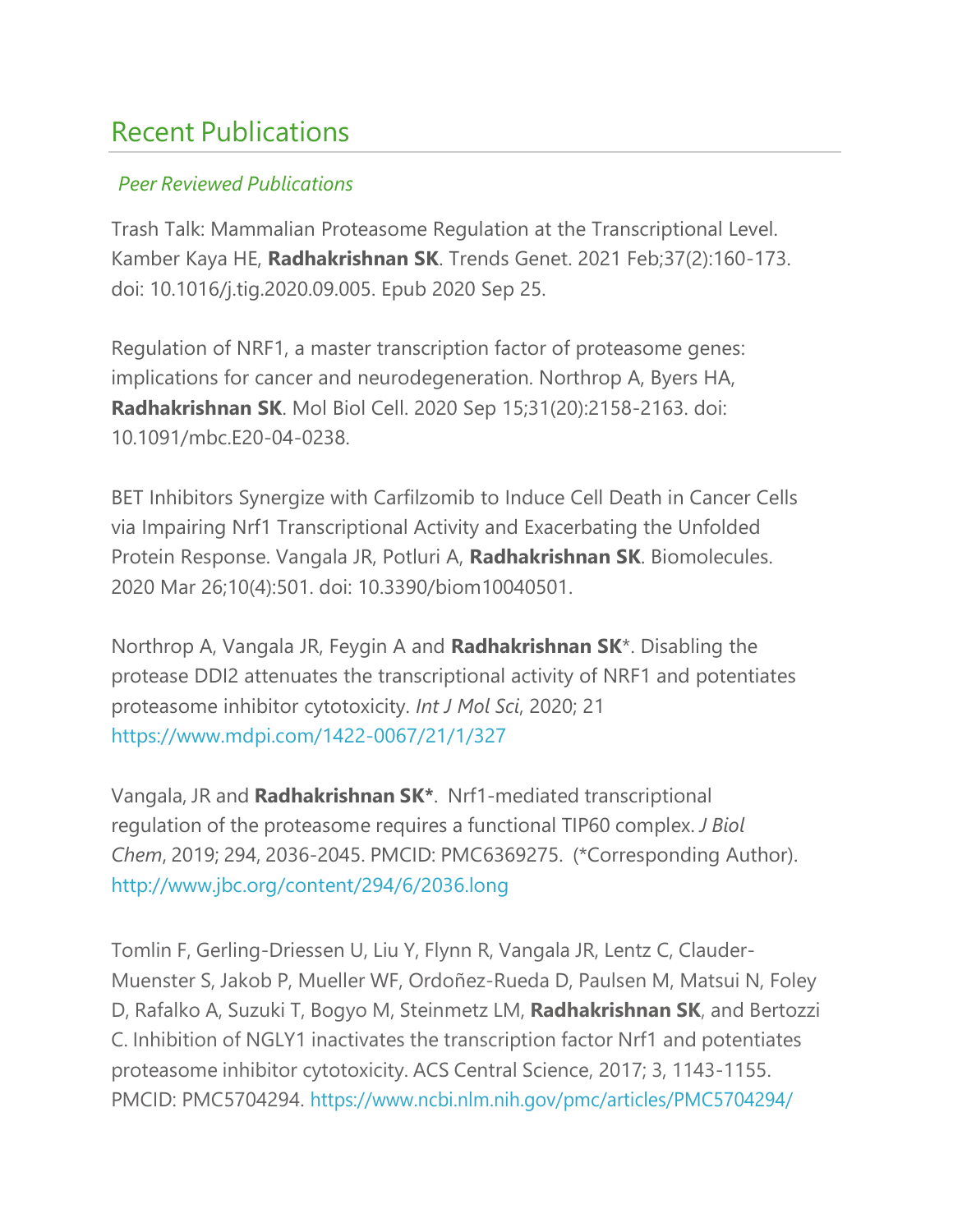Vangala JR, Sotzny F, Krüger E, Deshaies RJ, and **Radhakrishnan SK\*.** Nrf1 can be processed and activated in a proteasome-independent manner. Current Biology, 2016; 26, R834-R835. PMCID: PMC6156719 (\*Corresponding Author).

https:/[/www.sciencedirect.com/science/article/pii/S0960982216309204](http://www.sciencedirect.com/science/article/pii/S0960982216309204)

**Radhakrishnan SK**, den Besten W and Deshaies RJ. p97-dependent retrotranslocation and proteolytic processing govern formation of active Nrf1 upon proteasome inhibition. *eLife*, 2014; 3,e01856. <http://elifesciences.org/content/3/e01856>

**Radhakrishnan SK**, Lee CS, Young P, Beskow A, Chan JY and Deshaies RJ. Transcription factor Nrf1 mediates the proteasome recovery pathway after proteasome inhibition in mammalian cells. *Mol. Cell*, 2010*;* 38, 17-28. *PMCID: PMC20385086* https:/[/www.sciencedirect.com/science/article/pii/S1097276510002406](http://www.sciencedirect.com/science/article/pii/S1097276510002406)

**Radhakrishnan SK** and Gartel AL. FOXM1: The Achilles' heel of cancer? *Nat Rev Cancer*, 2008; 8 (3), Published Online. <http://www.nature.com/nrc/journal/v8/n3/full/nrc2223-c1.html>

**Radhakrishnan SK**, Bhat UG, Halasi M and Gartel AL. P-TEFb inhibitors interfere with activation of p53 by DNA-damaging agents. *Oncogene,* 2008; 27 (9), 1306-1309. <http://www.nature.com/onc/journal/v27/n9/full/1210737a.html>

**Radhakrishnan SK**\*, Halasi M\*, Bhat UG, Kurmasheva RT, Houghton PJ and Gartel AL. Proapoptotic compound ARC targets Akt and N-myc in neuroblastoma cells. *Oncogene,* 2008; 27 (5), 694-699. (\*Contributed equally). <http://www.nature.com/onc/journal/v27/n5/full/1210692a.html>

**Radhakrishnan SK**, Bhat UG, Hughes DE, Wang IC, Costa RH and Gartel AL. Identification of a chemical inhibitor of the oncogenic transcription factor Forkhead Box M1. *Cancer Research*, 2006; 66 (19), 9731-9735. (Featured in the section *Cancer Research Highlights: Selected articles from this issue*). <http://cancerres.aacrjournals.org/content/66/19/9731.long>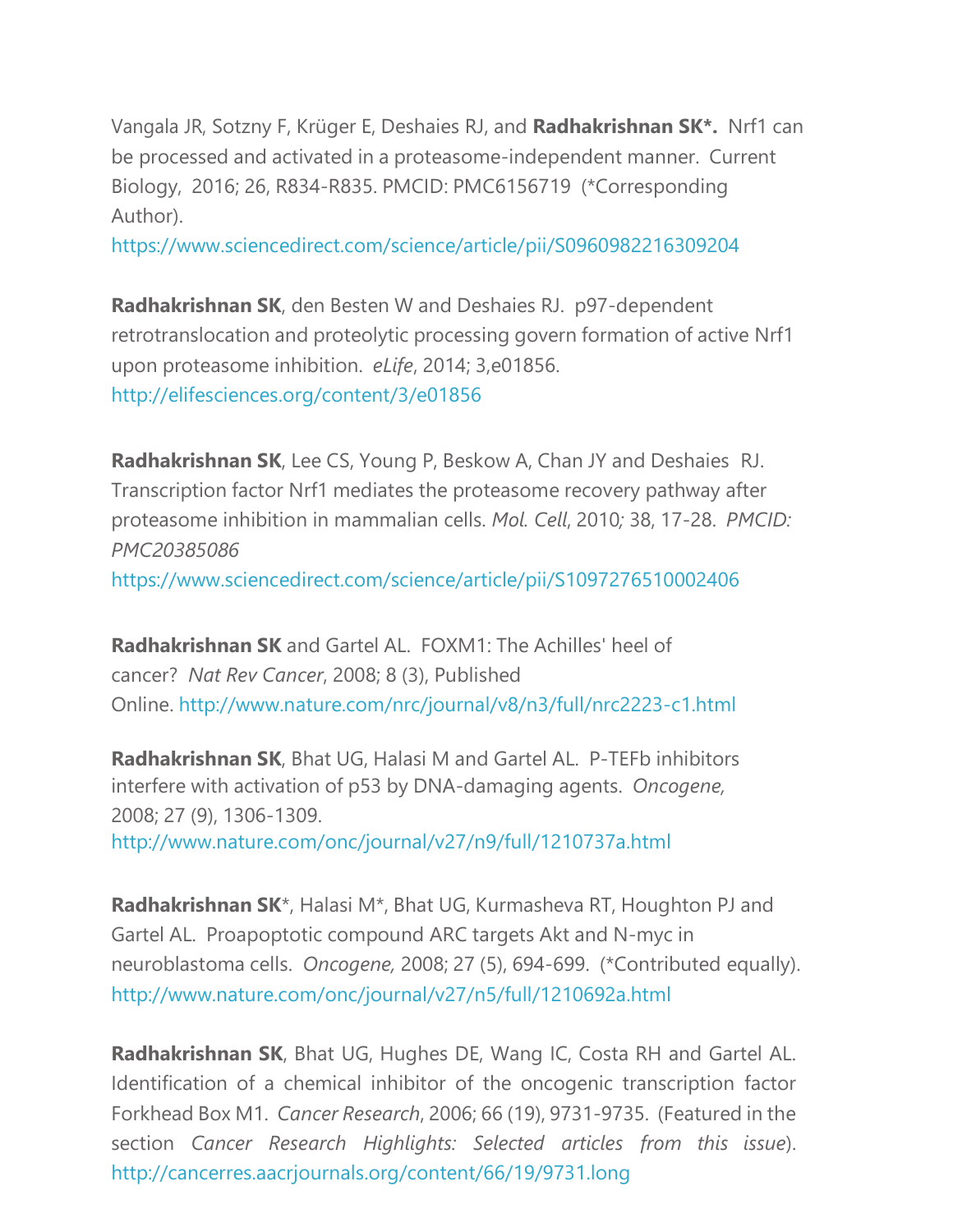**Radhakrishnan SK** and Gartel AL. A novel transcriptional inhibitor induces apoptosis in tumor cells and exhibits anti-angiogenic activity. *Cancer Research*, 2006; 66 (6), 3264-3270. (Featured in the section *Cancer Research Highlights: Selected articles from this issue*).

<http://cancerres.aacrjournals.org/content/66/6/3264.long>

**Radhakrishnan SK** and Gartel AL. CDK9 phosphorylates p53 on serine residues 33, 315 and 392. *Cell Cycle*, 2006; 5 (5), 519-521. [http://www.landesbioscience.com/journals/cc/radhakrishnanCC5-](http://www.landesbioscience.com/journals/cc/radhakrishnanCC5-5.pdf) [5.pdf](http://www.landesbioscience.com/journals/cc/radhakrishnanCC5-5.pdf)

**Radhakrishnan SK**\* and Kamalakaran S. Pro-apoptotic role of NFkB: Implications for cancer therapy. *Biochim Biophys Acta – Rev on Cancer*, 2006; 1766 (1), 53-62. (\*Corresponding Author). *PMCID: PMC16563635.* https:/[/www.sciencedirect.com/science/article/pii/S0304419X06000072](http://www.sciencedirect.com/science/article/pii/S0304419X06000072)

**Radhakrishnan SK**\* and Kamalakaran S. Time to harness the proapoptotic property of NFkB? *Nat Rev Cancer*, 2006; 6 (1), Published Online. (\*Corresponding Author).

<http://www.nature.com/nrc/journal/v6/n1/full/nrc1588-c1.html>

**Radhakrishnan SK**, Gierut J and Gartel AL. Multiple alternate p21 transcripts are regulated by p53 in human cells. *Oncogene*, 2006; 25 (12), 1812-1815. <http://www.nature.com/onc/journal/v25/n12/full/1209195a.html>

Gartel AL and **Radhakrishnan SK**. Lost in Transcription: p21 repression, mechanisms and consequences. *Cancer Research*, 2005; 65 (10), 3980-3985. <http://cancerres.aacrjournals.org/content/65/10/3980.long>

**Radhakrishnan SK** and Gartel AL. The PPAR-g agonist Pioglitazone posttranscriptionally induces p21 in PC3 prostate cancer but not in other cell lines. *Cell Cycle*, 2005; 4 (4), 582-584. <http://www.landesbioscience.com/journals/cc/radhakrishnanCC4-4.pdf>